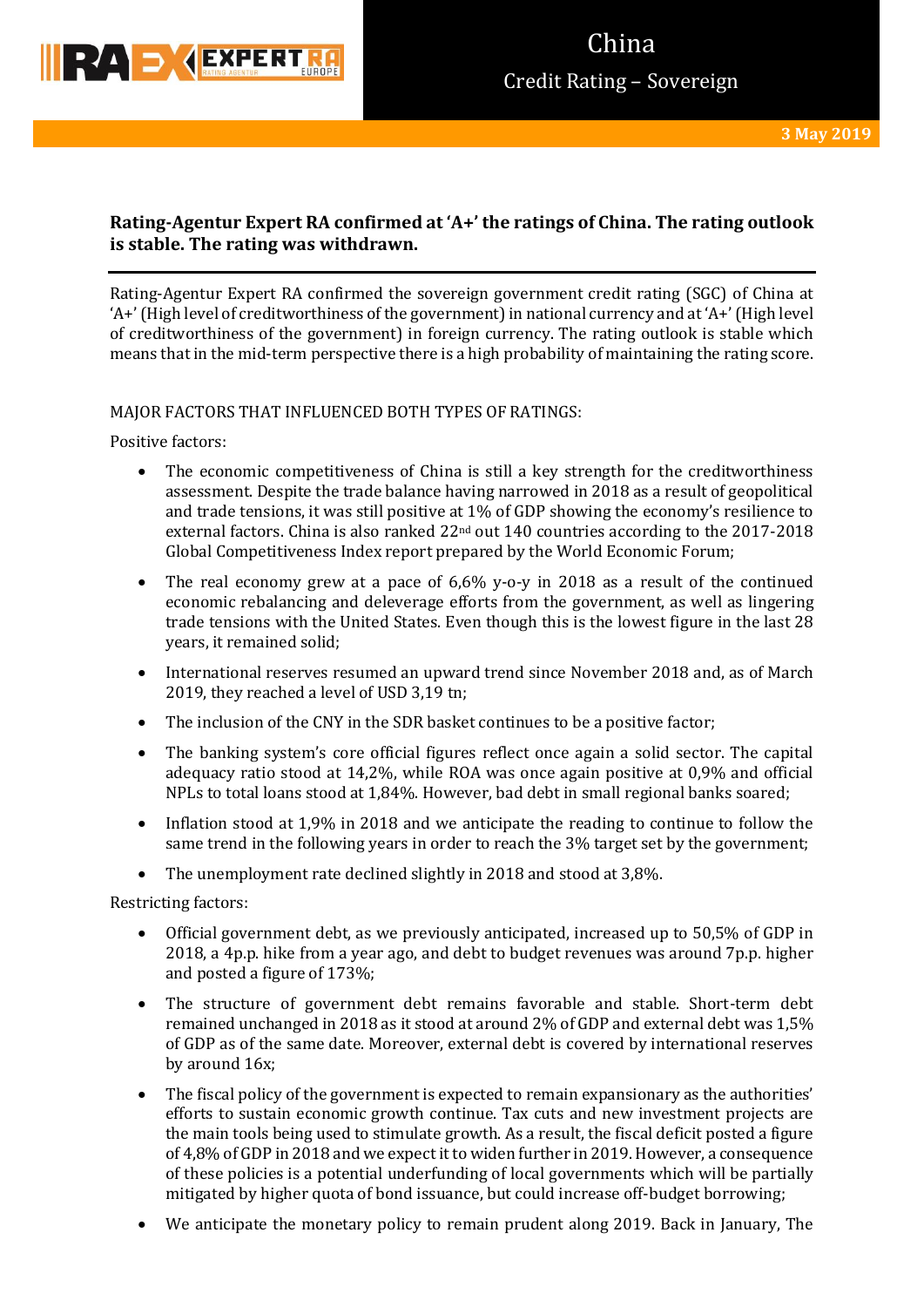

People's Bank of China (PBOC) slashed the reserve requirement ratios (RRR) once again down to 14,5% for large institutions and to 12,5% for smaller banks in order to propel the economy. Additionally, the PBOC also recently injected around CNY 267,4 bn through a targeted medium-term lending facility as a measure to expand credit for SMEs. This measure, alongside a highly accommodative fiscal policy, reduces the possibility of further cuts to the RRR. In regard to the exchange rate, we expect it to remain stable and move according to fundamentals;

 China's institutional strength remains neutral, reflected by the moderately low level of the rule of law index and government effectiveness index. Moreover, these indicators could further deteriorate if the authorities do not follow through with the planed reforms.

Negative factors:

- We still consider the materialization of contingent liabilities a key risk for the sovereign's creditworthiness as these remain quite high but have eased moderately. These liabilities mainly stem from SOEs as well as from local governments. Firstly, SOEs posted a ROA of 3,9% in 2018, 0,1p.p. higher than a year before and leverage ratio was 64,7%, a slight reduction of 0,2p.p. Moreover, the government has increased efforts to clean-up the system of the so-called "zombie" companies in order to increase efficiency by letting unprofitable companies go bankrupt. In regard to local governments, even though offbudget financing is still being used, the central government has tightened restrictions on this type of borrowing and has also increased the allowance for formal borrowing through bonds issuance (up to CNY 2,2 tn from CNY 1,4 tn);
- State owned banks continue to dominate the banking sector, which has a direct impact on the amount of the government's contingent liabilities. Despite this, we do not see a risk for these contingent liabilities to materialize in the mid-term perspective;
- Credit to the economy remains elevated in China, but has increased at a slower and more stable pace. Aggregate financing to the real economy (AFRE)<sup>1</sup> was 226% of GDP in 2018 exactly as we predicted in our previous review. Moreover, this indicator grew by 10,7% yo-y as of March 2019, increasing the growth pace but remaining balanced. We anticipate the overall domestic debt to have finished 2018 at around 222% of GDP. The authorities have also continued with policies to reduce shadow banking which has been subdued. As of March 2019, entrusted and trust loans<sup>2</sup> have declined by 11% and 7,9% y-o-y respectively. However, corporate debt remained high at 153% to GDP 3Q 2018.

Support factors:

 Substantially high level of FX reserves (USD 3,19 tn by March 2019) provides the ability to support the national currency and absorb external shocks.

## SENSITIVITY ASSESSMENT:

The following developments could lead to an upgrade:

- Continued deleveraging of the economy by reducing formal credit and shadow banking instruments;
- Improvement in fiscal metrics including total government debt and contingent liabilities.

The following developments could lead to a downgrade:

- Unsustainable increase of credit to the economy;
- Steep slowdown of the economy which could hurt public finances.

**<sup>.</sup>** <sup>1</sup> Also referred to as "Total social financing" is the overall volume of financing provided by the domestic financial system to the private sector of the economy.

<sup>&</sup>lt;sup>2</sup> Entrusted loans are loans provided by a corporate lender to a corporate borrower through a commercial bank, while trust loans are loans provided to private enterprises by trust companies.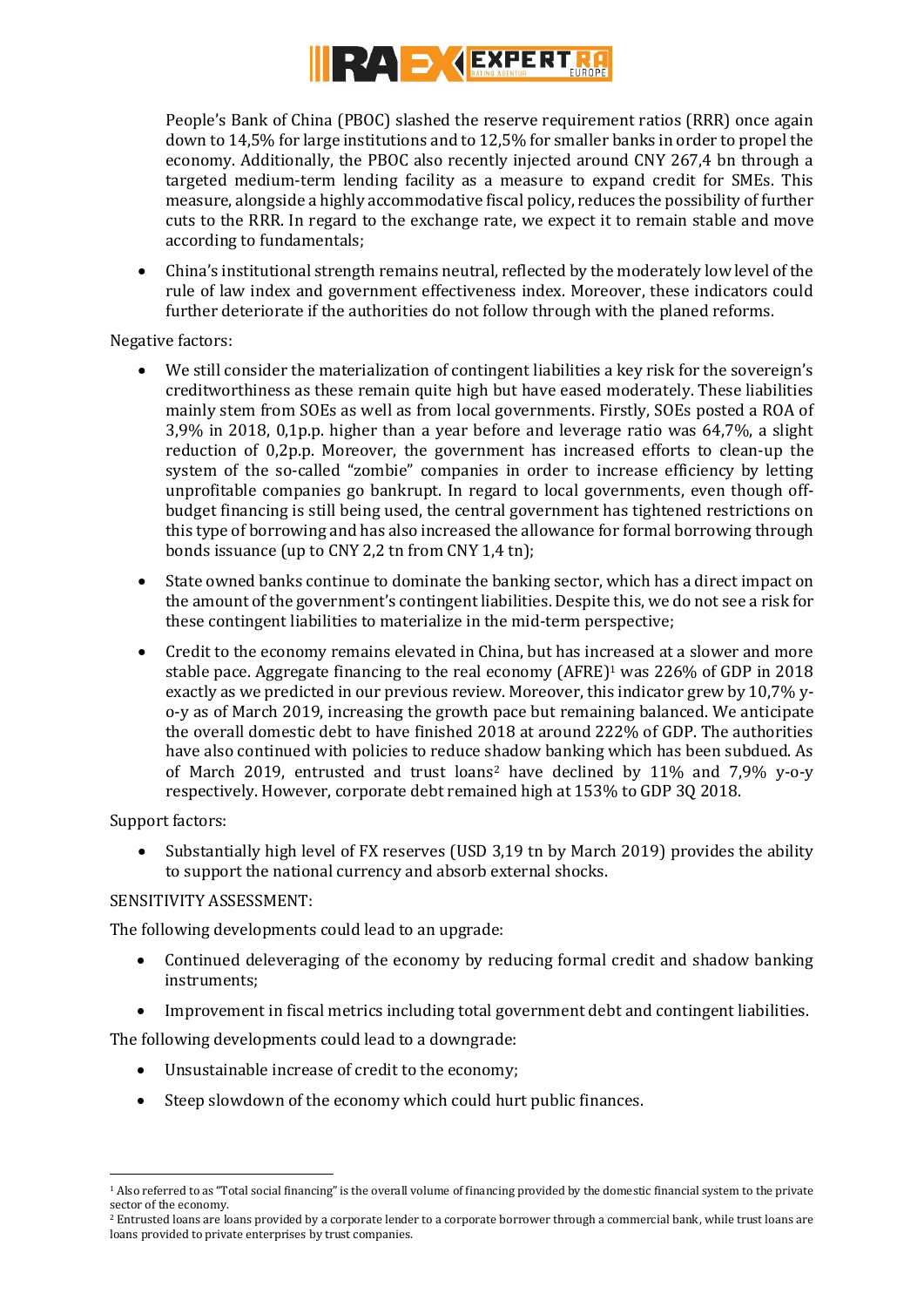

"The confirmation of China's rating at 'A+' reflects the still solid, albeit slowing, economic performance despite trade tensions with the U.S. and a global economic slowdown. It also shows the outstanding strength of the external position with high levels of international reserves, widely positive net international investment position (NIIP) and positive trade and current account balances, as well as its high level of competitiveness.

Nonetheless, despite the pace of credit growth having slightly declined and shadow banking having reigned in, the economy remains highly leveraged. In addition, the risk of contingent liabilities' materialization remains in place; however, this has also been reduced as a result of the wipeout of "zombie" companies and the increase in local government bonds issuance quota." -Clarified Hector Alvarez, Associate Director of Rating-Agentur Expert RA.

Research report on China is available at:

[https://raexpert.eu/reports/Research\\_report\\_China\\_03.05.2019.pdf](https://raexpert.eu/reports/Research_report_China_03.05.2019.pdf)

Next scheduled rating publication: The rating was withdrawn. The full sovereign rating calendar can be found at [Sovereign Rating Calendar 2019](https://raexpert.eu/sovereign/#conf-tab-5)

For further information contact:

Responsible expert: Hector Alvarez, Associate Director of Rating-Agentur Expert RA GmbH +49 (69) 3085-45-00, ext.1213 [alvarez@raexpert.eu](mailto:alvarez@raexpert.eu)

Reviewer: Olena Kolokolova, Rating Analyst of Rating-Agentur Expert RA GmbH +49 (69) 3085-45-00, ext.1216 [kolokolova@raexpert.eu](mailto:kolokolova@raexpert.eu)

## **Rating-Agentur Expert RA GmbH**

Walter-Kolb-Strasse 9-11, 60594 Frankfurt am Main, Germany +49 (69) 3085-45-00 E-mail[: info@raexpert.eu](mailto:info@raexpert.eu) [www.raexpert.eu](http://raexpert.eu/)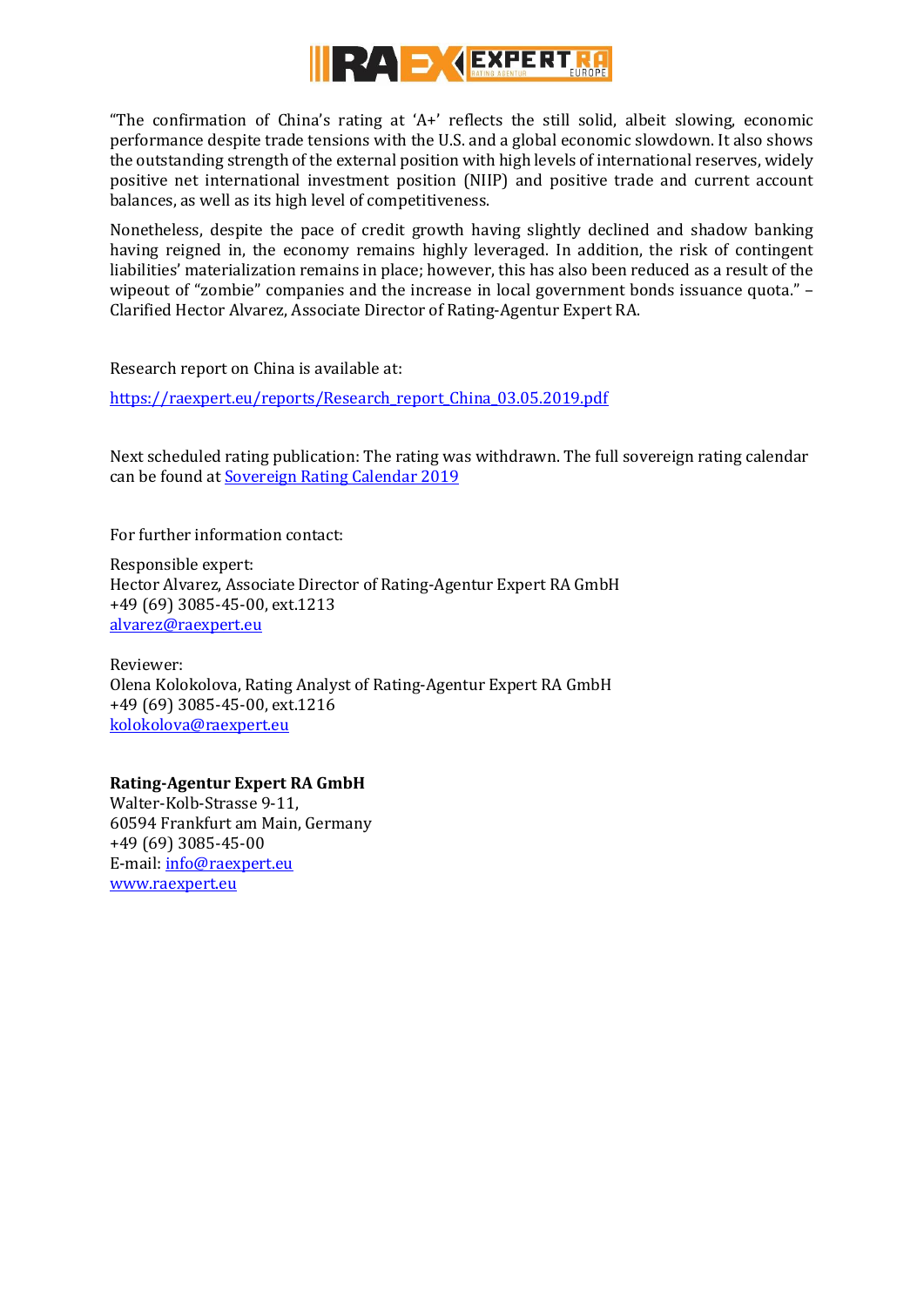

# RATING HISTORY:

|             |                                                                    | <b>SGC</b>      |          | <b>Outlook</b>  |           |
|-------------|--------------------------------------------------------------------|-----------------|----------|-----------------|-----------|
| <b>Date</b> | <b>Review reason</b>                                               | <b>National</b> | Foreign  | <b>National</b> | Foreign   |
|             |                                                                    | currency        | currency | currency        | currency  |
| 09.11.2018  | Scheduled review<br>of both types of<br>ratings for the<br>country | $A+$            | $A+$     | Stable          | Stable    |
| 11.05.2018  | Scheduled review<br>of both types of<br>ratings for the<br>country | $A+$            | $A+$     | <b>NA</b>       | <b>NA</b> |
| 17.11.2017  | Scheduled review<br>of both types of<br>ratings for the<br>country | $A+$            | $A+$     | NA              | <b>NA</b> |
| 19.05.2017  | Scheduled review<br>of both types of<br>ratings for the<br>country | $AA-$           | $AA-$    | <b>NA</b>       | NA        |
| 25.11.2016  | Scheduled review<br>of both types of<br>ratings for the<br>country | AA-             | AA-      | <b>NA</b>       | <b>NA</b> |
| 03.06.2016  | Scheduled review<br>of both types of<br>ratings for the<br>country | $AA-$           | $AA-$    | <b>NA</b>       | <b>NA</b> |
| 11.12.2015  | First assignment<br>of both types of<br>ratings for the<br>country | $AA-$           | $AA-$    | <b>NA</b>       | <b>NA</b> |